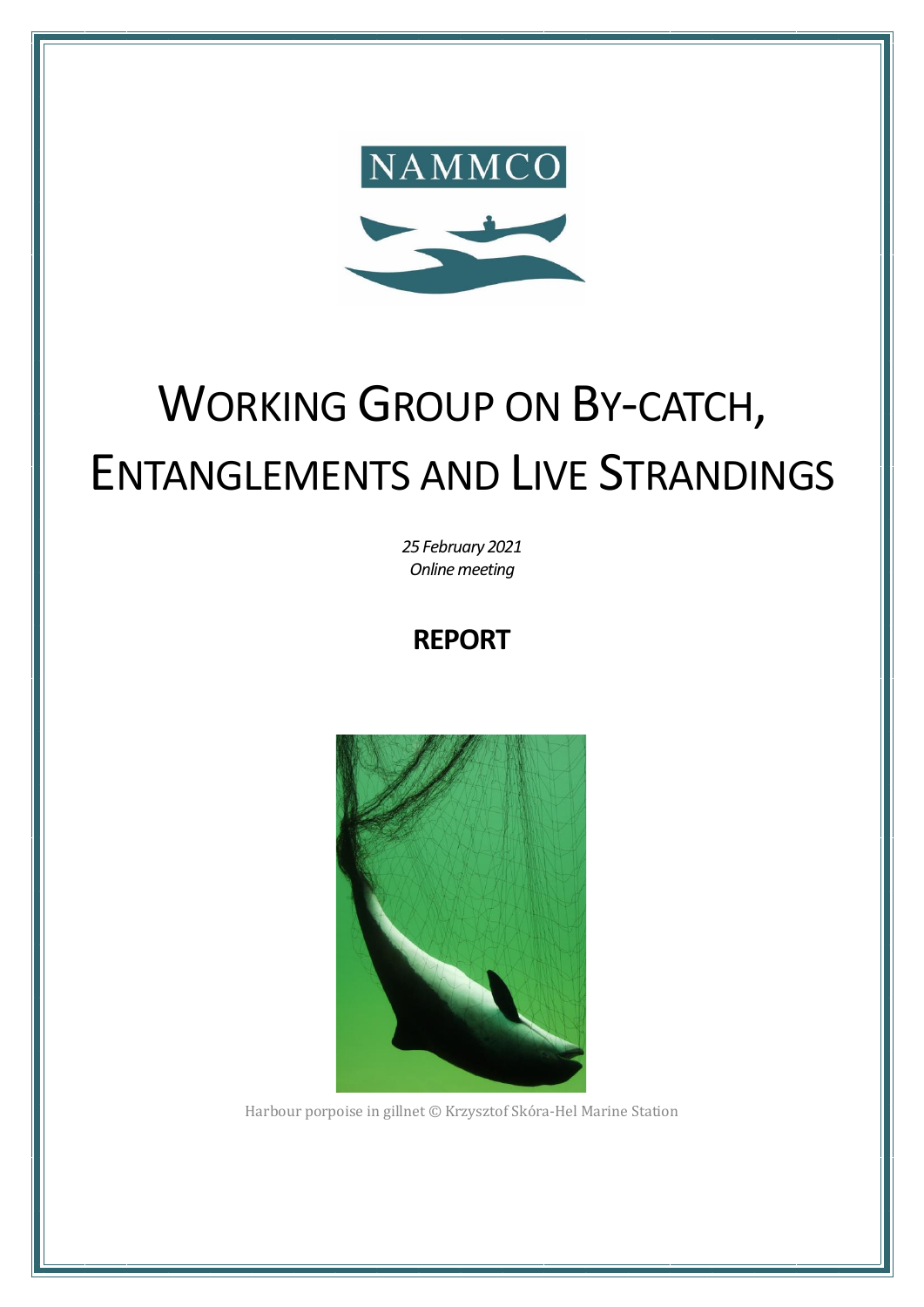© North Atlantic Marine Mammal Commission

#### **Please cite this report as:**

NAMMCO-North Atlantic Marine Mammal Commission (2021). Report of the Working Group on By-catch, Entanglements and Live Strandings, February 2021, Tromsø, Norway.

Available at <https://nammco.no/topics/bycels-reports/>

#### **DISCLAIMER:**

The content of this report contains the view of the Working Group and does not necessarily represent the views of the Council.

#### **NAMMCO**

*Postbox 6453, Sykehusveien 21-23, N-9294 Tromsø, Norway, +47 77687371, nammco-sec@nammco.org, [www.nammco.org,](http://www.nammco.org/) [www.facebook.com/nammco.no/,](http://www.facebook.com/nammco.no/) [https://twitter.com/NAMMCO\\_sec](https://twitter.com/NAMMCO_sec)*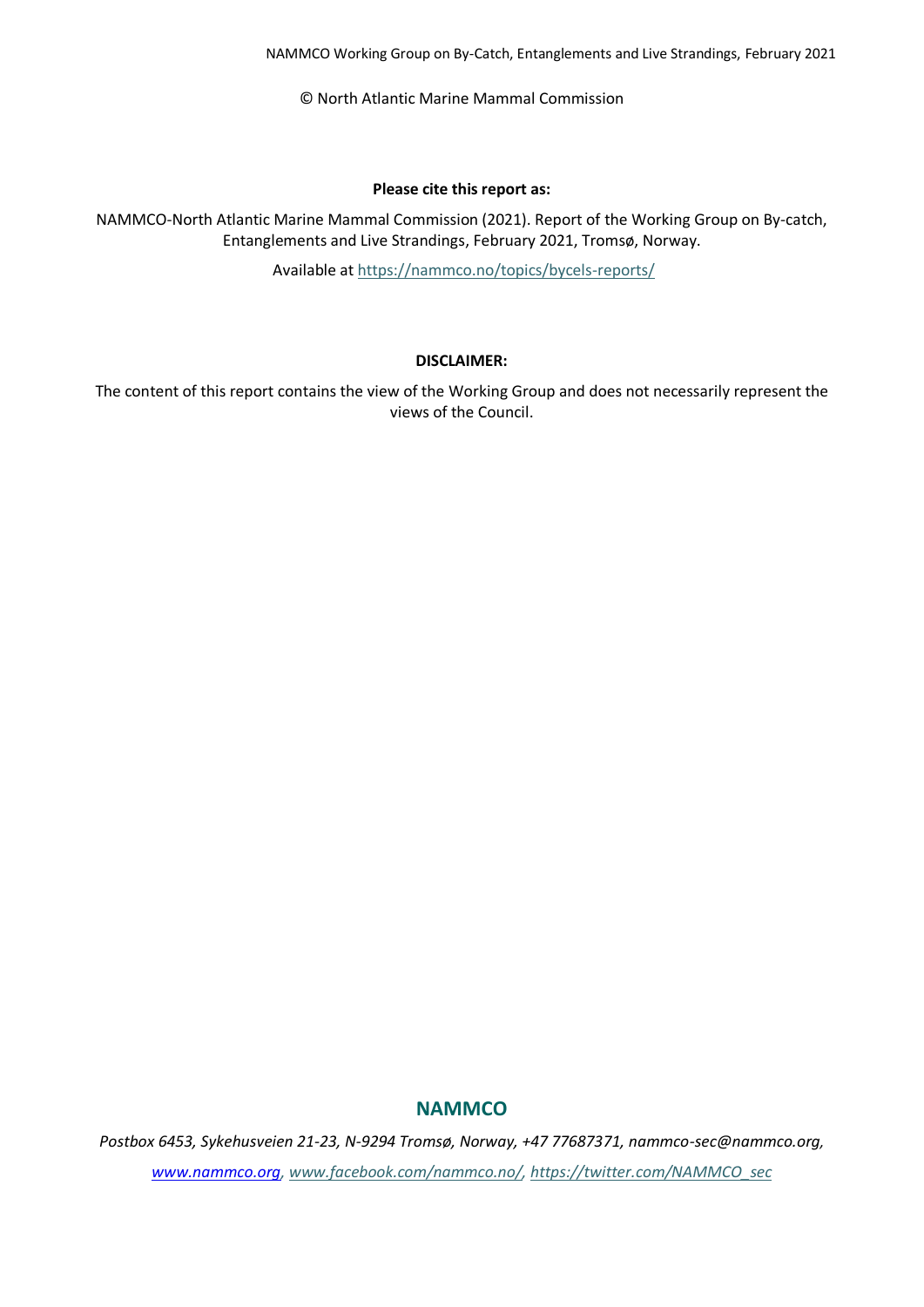## **TABLE OF CONTENTS**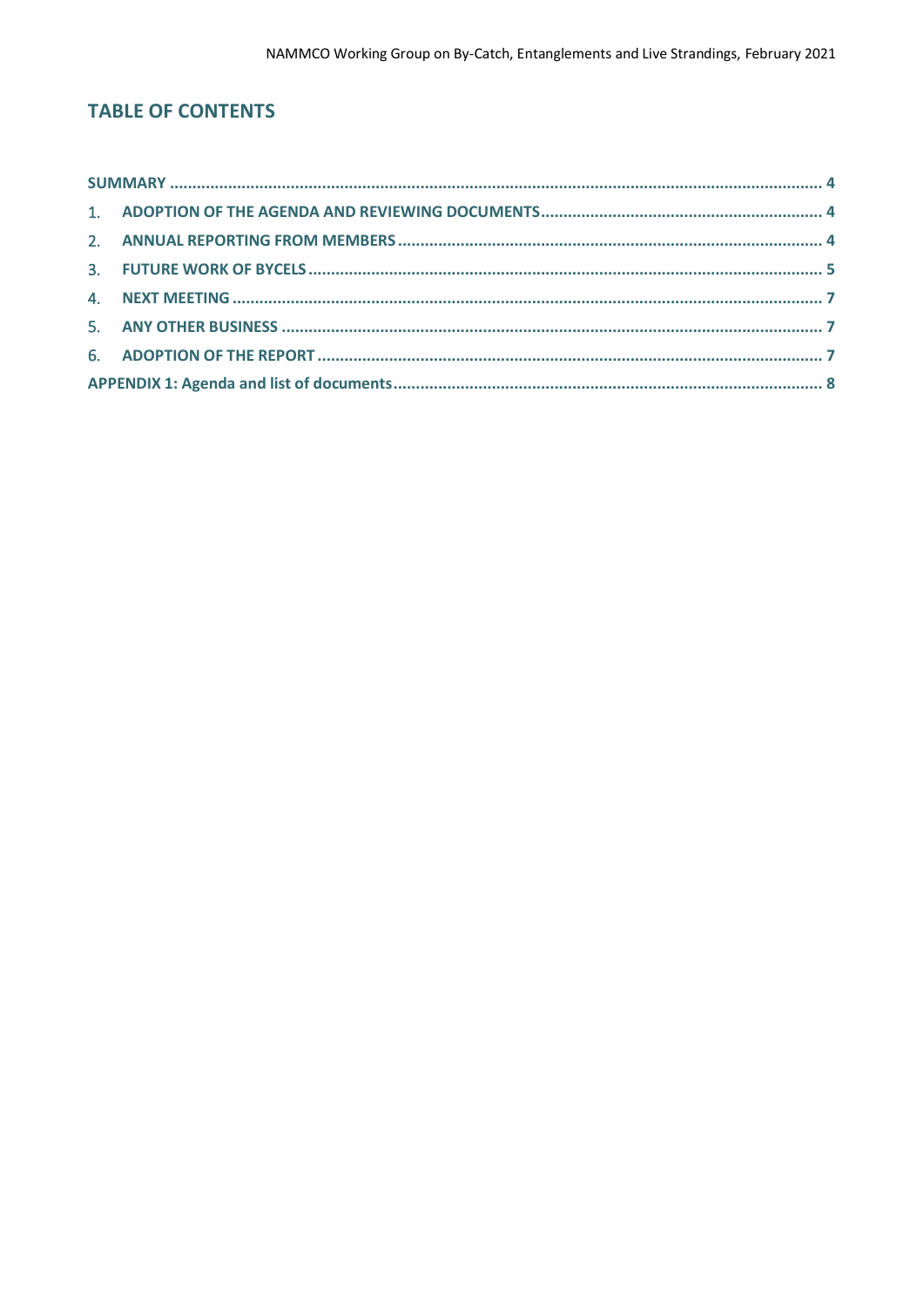## <span id="page-3-0"></span>**SUMMARY**

The NAMMCO Council Working Group on By-catch, Entanglements and Live Strandings (BYCELS) met online 25 February 2021. Present were Guðni Magnus Eiríksson (Chair) (Iceland), Ulla Svarrer Wang (Faroe Islands), Sofie Abelsen and Jesper Ødegaard Jakobsen (Greenland), Guro Gjelsvik, Kathrine A. Ryeng and Hild Ynnesdal (Norway), and Charlotte Winsnes from the Secretariat.

#### **Actions arising from the meetings:**

#### The Secretariat and the Chair:

<span id="page-3-1"></span>Investigate if there is a basis for conducting a summary of the data or analysis of some sort from the existing database and also what would be required to make interactive maps.

## 1. **ADOPTION OF THE AGENDA AND REVIEWING DOCUMENTS**

<span id="page-3-2"></span>The Chair Guðni Magnus Eiríksson opened the meeting, the agenda was adopted and the meeting documents reviewed (Appendix 1).

## 2. **ANNUAL REPORTING FROM MEMBERS**

NAMMCO/Database-2020 contained the database up to an including the year 2020. The reporting followed the new guidelines adopted by Council in 2019.

The Working Group reviewed the submitted data from 2020 from member countries on by-catch, entanglements and strandings.

#### By-catch

The classification of by-catch versus entrapment and entanglement was briefly discussed. However, in line with previous decisions it was agreed to continue to use the term by-catch for small cetaceans and seals, and entanglement for entrapped large cetaceans.

The Faroe Islands informed that there had been no reported by-catch in 2020 from the electronic logbooks. This was explained with gillnets not being allowed in near coast fishing operations. The monkfish and Greenland halibut fisheries take place deeper than 380 meters dept and deeper than 500 meters dept outside of the harbour porpoises and seals habitat area. Questioned on the reliability of the reported 0 by-catch, it was informed that in order to confirm the reported data, various independent observer data, collected by inspectors and through scientific surveys, have been reviewed by the Faroe Marine Research Institute.

Greenland noted that the by-catch numbers for 2020 were being collated and would be reported later. The meeting commented on the high number of by-caught harp seals and underlined the importance of getting more information on the type of gear and fishery involved. Greenland informed that the fishermen only report on numbers not on fishery or gear. BYCELS urged Greenland to include questions on gear and fishery in the reporting forms.

Norway commented that the submitted information on by-catch came from electronic logbooks, and that it was anticipated that the numbers were highly underreported. Estimates of by-caught harbour porpoises are around 2500 – 3000 animals and as such are topping the list of by-caught animals in Norway. To solve this problem a new regulation has been approved requiring fishermen to use pingers in the gillnet fisheries in Vestfjorden as a start. 2021 is the first year of the regulation with a focus on instructing and aiding fishermen in deploying the new equipment rather than compliance. The Institute of Marine Research will however carry out a study in 2021 in Vestfjorden to monitor the effects. Vestfjorden is thought to be a hot spot for harbour porpoises, and the use of pingers as a mitigation tool has been shown to be successful in other countries.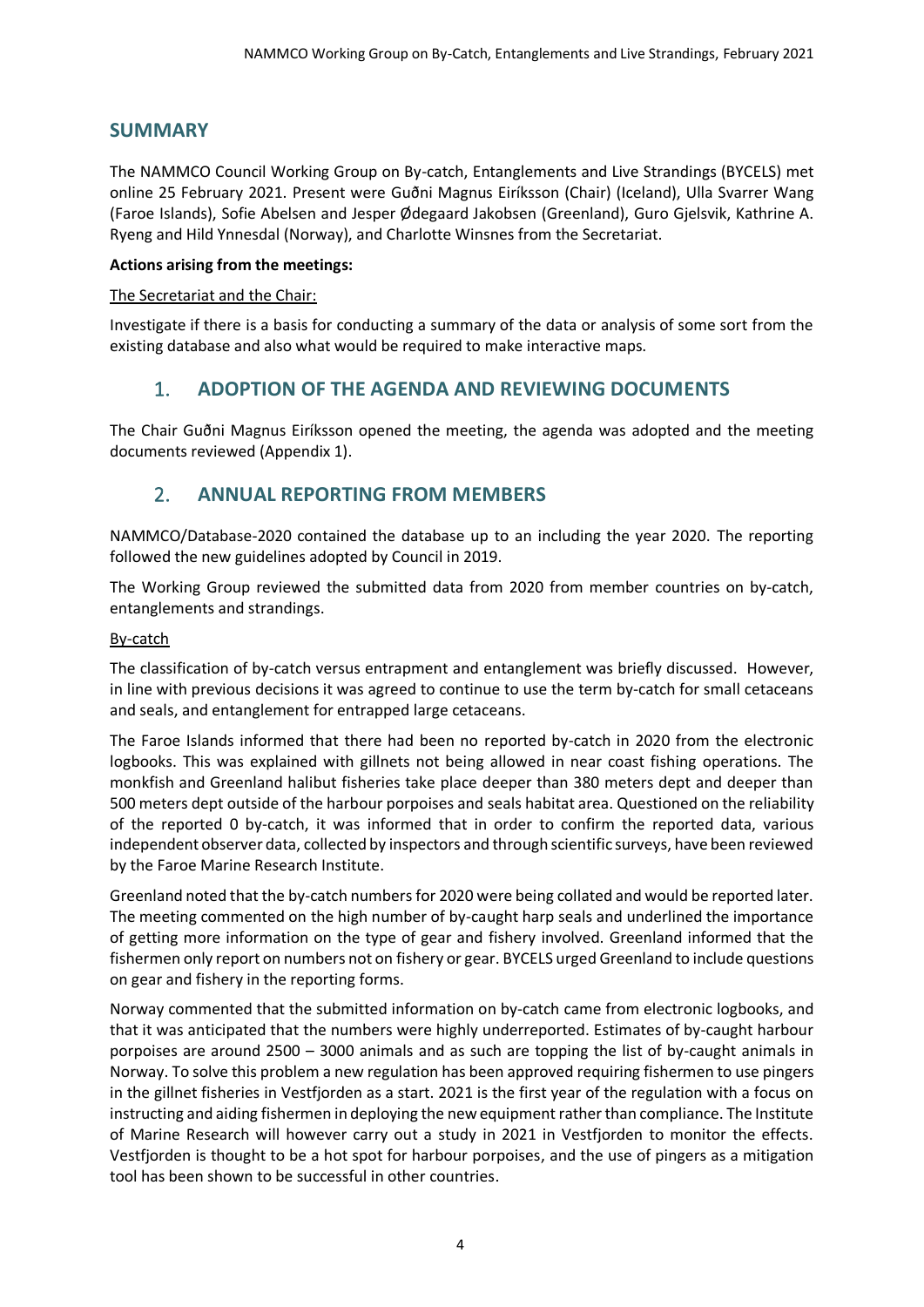Iceland noted that it is an ongoing task to get better information on actual by-catch. It would also be interesting to know if the trend is that reporting from fishermen is improving.

#### Entanglement

No entanglements were reported from the Faroe Islands. Iceland informed that three humpback whales had been reported as entangled. Greenland reported on four humpback whales of which one disappeared, two were killed and the last was found dead. In Norway two humpback whales were released from a purse seine by the fishermen, one humpback whale was disentangled by the Coastguard, one bowhead whale was found dead and one humpback whale self-released, while one entangled pilot whale was reported but not found again.

Norway noted that, probably because of the disentanglement courses held and the generally increased awareness of the animal welfare issues related to entanglement and entrapment in recent years, more successful disentanglement stories surfaced. Entrapped animals in purse seine are being released by fishermen and qualified personnel from the Directorate of Fisheries or the Coast Guard take direct action to disentangle animals.

#### **Strandings**

Greenland did not report on any stranding events.

Iceland reported several incidents of stranded animals and 1 mass stranding of 10 pilot whales was observed.

The Faroe Islands reported that there had been two stranding events and that the meat of the 11 northern bottlenose whales had been distributed among the inhabitants of the nearby villages.

Norway reported several incidents of stranded animals, based on information given to the Institute of Marine Research. The strandings of several sperm whales and other large whales in the Lofoten area in the spring 2020 were highlighted.

The Chair concluded this agenda item noting that all data had been reviewed, some follow-up clarifications were identified, and no analysis had yet been carried out of the data material currently collected.

He also noted the inherent randomness of the stranding- and entanglement incidents and thus the data collected but suggested, that over time it might be interesting to see if the data showed some sort of pattern. Generally, it was pointed out that the suitability of the different data categories would always be up for discussion should time show that some were redundant or misleading.

## <span id="page-4-0"></span>3. **FUTURE WORK OF BYCELS**

The Chair had called for this agenda item and the discussion had previously been postponed in order for all member countries to be represented. In the annotation it had been noted that the focus would be to identify what kind of issues member countries have with regards to animal welfare issues related to by-catch, entanglement and live stranding.

The Chair recalled the Terms of reference for BYCELS:

- *1) The Working Group shall upon request from the Council or individual member countries, provide advice on welfare issues related to by-catch, entanglement, and live strandings, affecting marine mammals. The Working Group shall ensure that such advice is based on the best available scientific findings, technological developments and traditional knowledge, with due consideration given to safety requirements for humans*
- *2) Members of the Working Group may raise specific questions for discussion during meetings of the Working Group. The Working Group may make proposals to the Council for specific tasks to undertake within its terms of reference*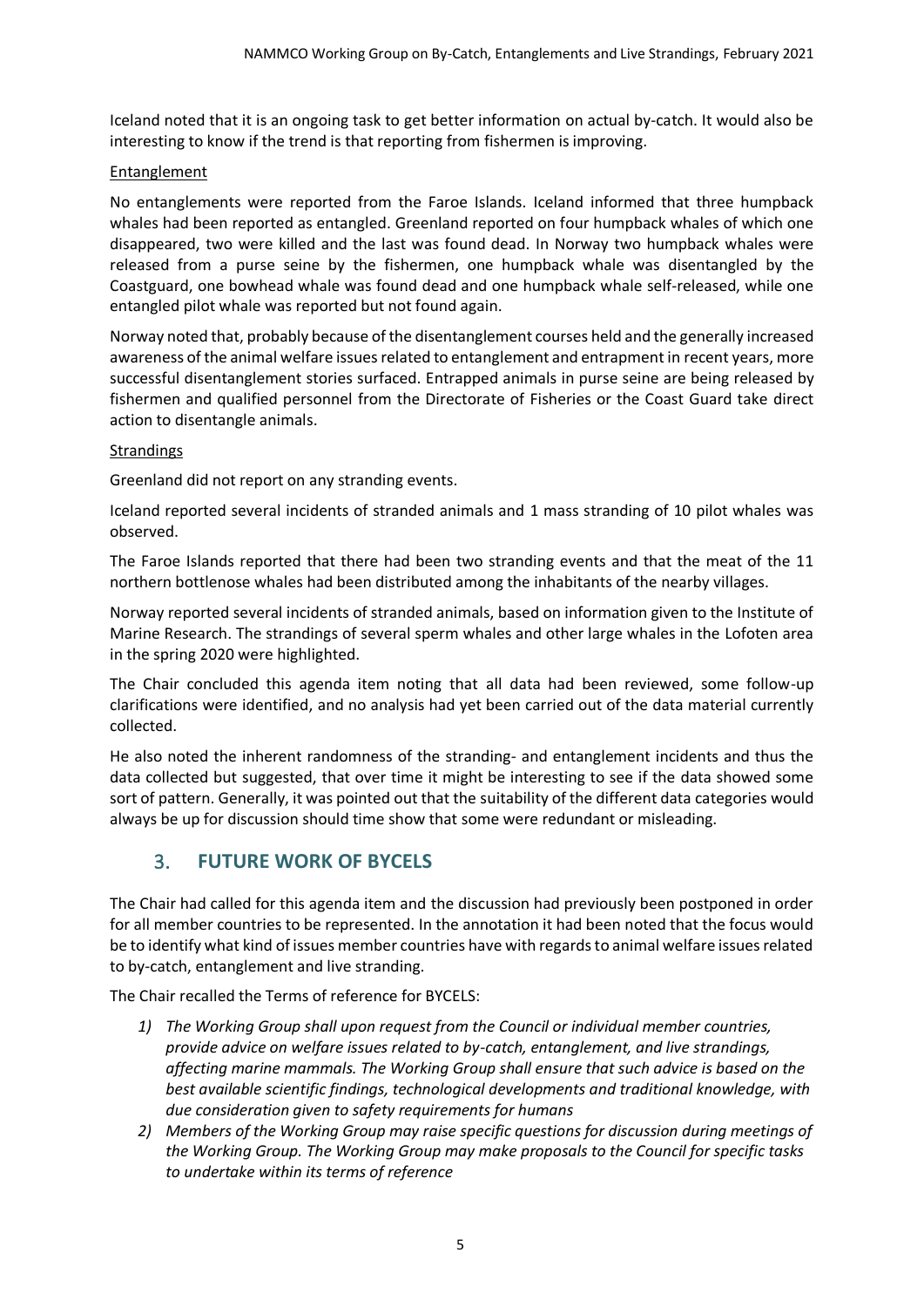- *3) Non-member governments with observer status in NAMMCO may request advice from the Working Group through the Council*
- *4) The Committee may seek outside expertise if it considers this necessary and appropriate.*

BYCELS was established as a response to the growing concern for the animal welfare aspects related to non-hunting anthropogenic threats to marine mammals. By-catch being the single largest killer of marine mammals worldwide was at the core of concerns, but also entangled and entrapped animals and live strandings. For dead stranded animals it would be interesting if one might be able to deduct information on why or how they stranded and died. From the beginning it was acknowledged that issues related to the extent of by-catch belonged to the existing Scientific Working Group on By-Catch and would not be addressed specifically by this WG.

Established in 2018 the WG agreed to:

- Make an overview of the extent of bycatch, entanglement and disentanglement and live strandings, including dead strandings in the member countries.
- Review existing guidelines (IWC, ASCOBANS and others) on by-catch, including entanglement and disentanglement and live strandings with the aim of identifying procedures and actions for recommendation to NAMMCO.
- Cooperate with and inform relevant network of the existence of BYCELS.

Looking back the WG agreed that it had accomplished what it initially had set out to do as summarised above. The annual reporting from member countries now encompassed data on by-catch, entanglement and standings. A lot of work had been put into identifying and standardising relevant data to inform the work of BYCELS.

BYCELS has developed guidelines on how to euthanise stranded cetaceans. The guidelines which were finalised in 2019 will be forwarded to the Council in March 2021 (postponed 1 year due to COVID-19). The guidelines build on the 2017 Norwegian guidelines "Dyrevelferdsmessig forsvarlig håndtering av levende strandet hval, hval i oppdrettsmerder og hval viklet inn i fiskeredskaper i sjøen".

BYCELS has reviewed existing protocols and guidelines on sampling of stranded animals and recommends that member countries use the most recent recognised protocol. Attention was drawn to the 2019 ASCOBANS report "Best practice on cetacean post-mortem investigations and tissue sampling".

BYCELS has reviewed stranding response networks and has made guidelines on how to set up national response network.

On the issue of making guidelines for disentanglement, the WG agreed to not develop such. It was a concern that the existence of guidelines might prompt untrained personnel to try to disentangle animals themselves. This would represent a very high risk to human lives, and it might also worsen the situation for the entangled animal.

Discussing future work the member countries did not identify any new tasks or issues to be addressed. It was underlined that a lot of work had gone into streamlining the annual data reporting from members. As noted under agenda item 2 no analysis had been attempted, and it might be that analysis will require information over a longer timeframe than what is currently available for some of the areas.

It was proposed that it would be interesting to visualise the information and develop interactive maps.

The Chair in cooperation with the Secretariat agreed to investigate if there is a basis for conducting analysis of some sort from the existing database and also what would be required to make interactive maps.

With the understanding that a working group as compared to a committee meets when there is a request for its advice and not necessarily on a pre-set regular basis, and in line with its Terms of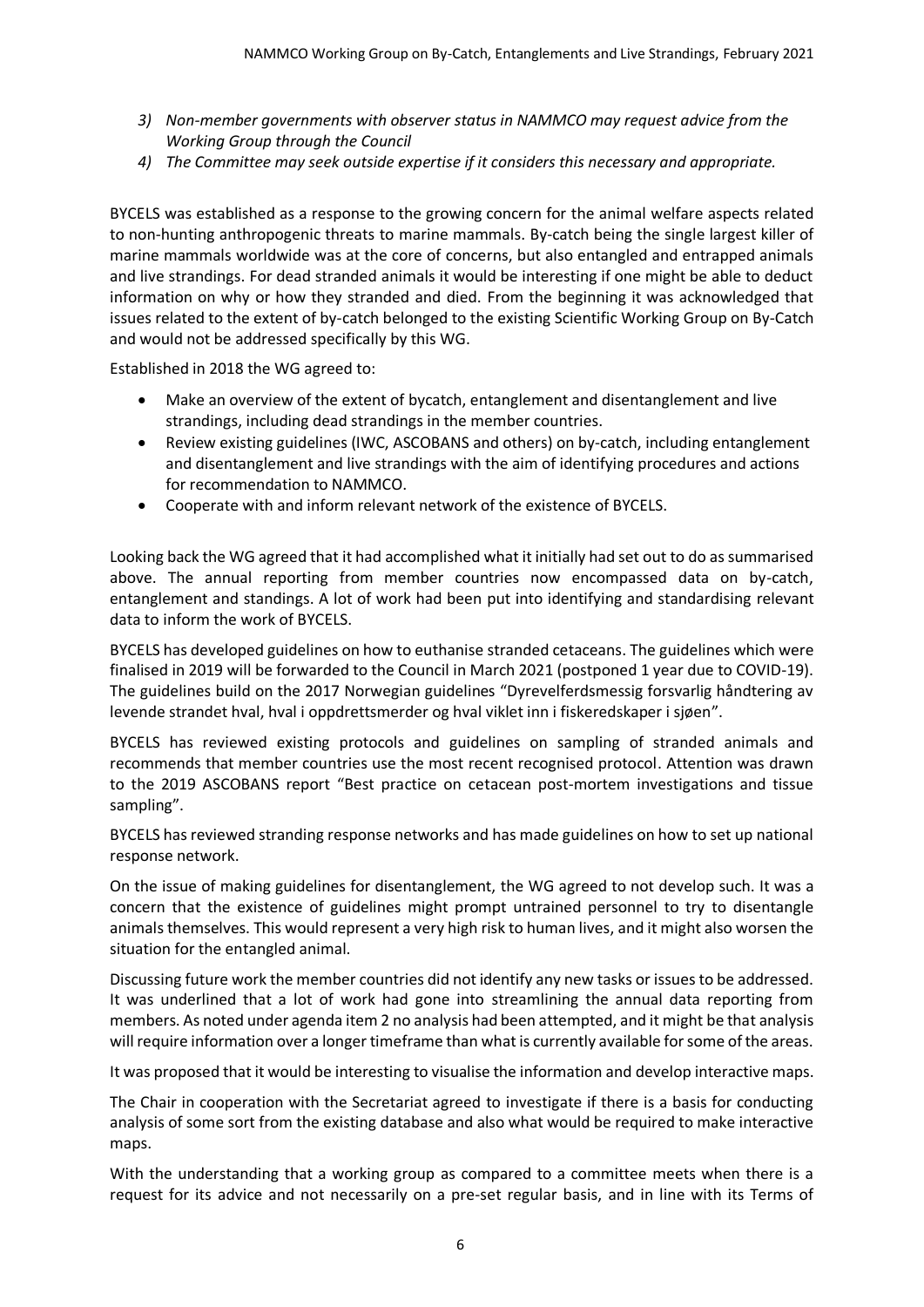Reference, BYCELS will continue to meet annually to review the reported data from members. Otherwise BYCELS will await instructions on issues to address at the discretion of the Council and member countries.

BYCELS emphasised that animal welfare issues related to by-catch, entanglement and strandings most probably would only increase in the future and it was therefore very important for NAMMCO to have a competent body addressing these questions.

## <span id="page-6-0"></span>4. **NEXT MEETING**

<span id="page-6-1"></span>The next meeting will be scheduled after the submission of 2021 data, sometime in February 2022.

## 5. **ANY OTHER BUSINESS**

<span id="page-6-2"></span>No other business was discussed.

## 6. **ADOPTION OF THE REPORT**

The report was adopted by correspondence on 3 March 2021.